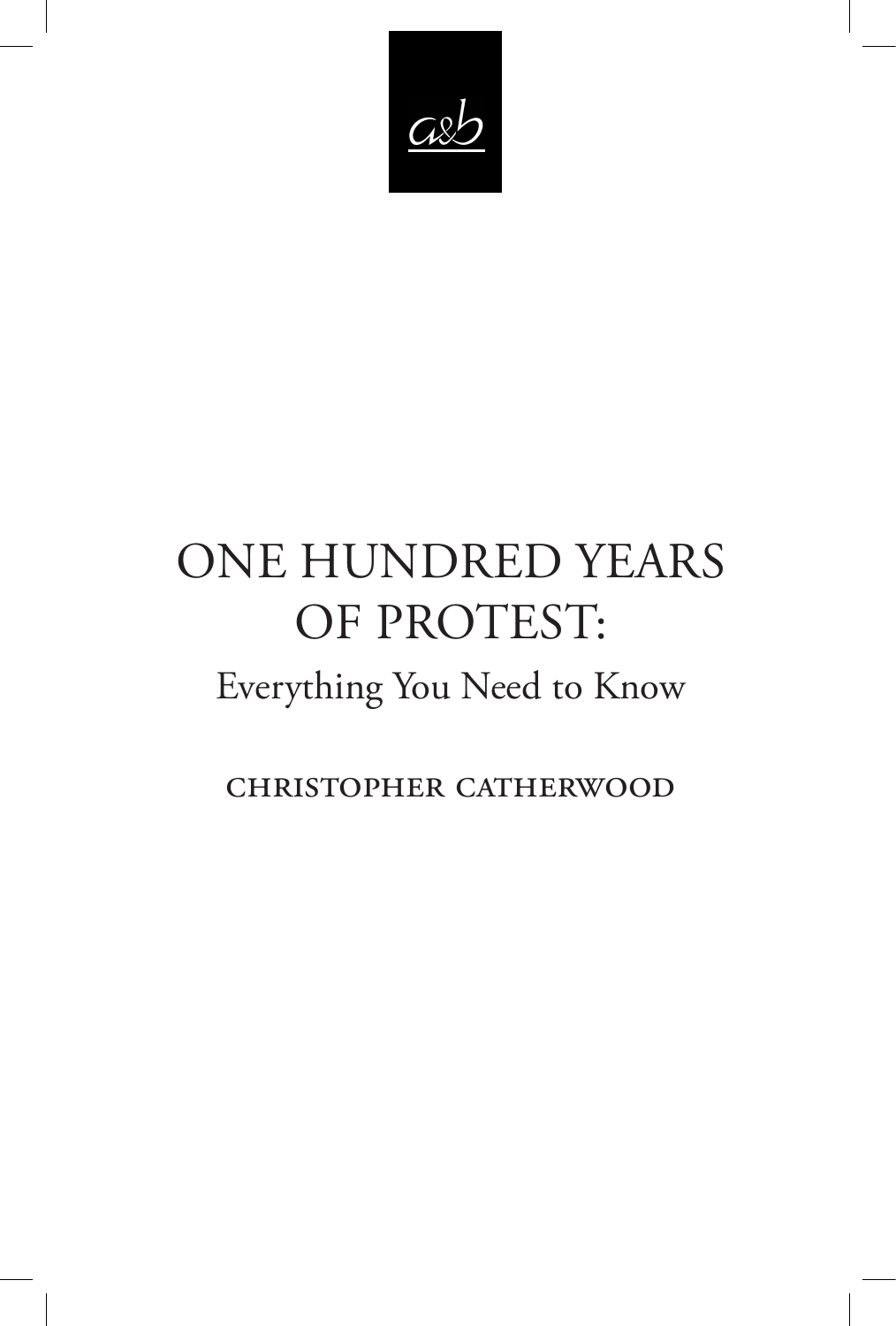Allison & Busby Limited 12 Fitzroy Mews London W1T 6DW *allisonandbusby.com*

First published in Great Britain by Allison & Busby in 2015.

Copyright © 2015 by Christopher Catherwood

The moral right of the author is hereby asserted in accordance with the Copyright, Designs and Patents Act 1988.

All rights reserved. No part of this publication may be reproduced, stored in a retrieval system, or transmitted, in any form or by any means without the prior written permission of the publisher, nor be otherwise circulated in any form of binding or cover other than that in which it is published and without a similar condition being imposed on the subsequent buyer.

A CIP catalogue record for this book is available from the British Library.

First Edition

#### ISBN 978-0-7490-1517-6

Typeset in 10.75/15.75 pt Adobe Garamond Pro by Allison & Busby Ltd.

The paper used for this Allison & Busby publication has been produced from trees that have been legally sourced from well-managed and credibly certified forests.

> Printed and bound by CPI Group (UK) Ltd, Croydon, CR0 4YY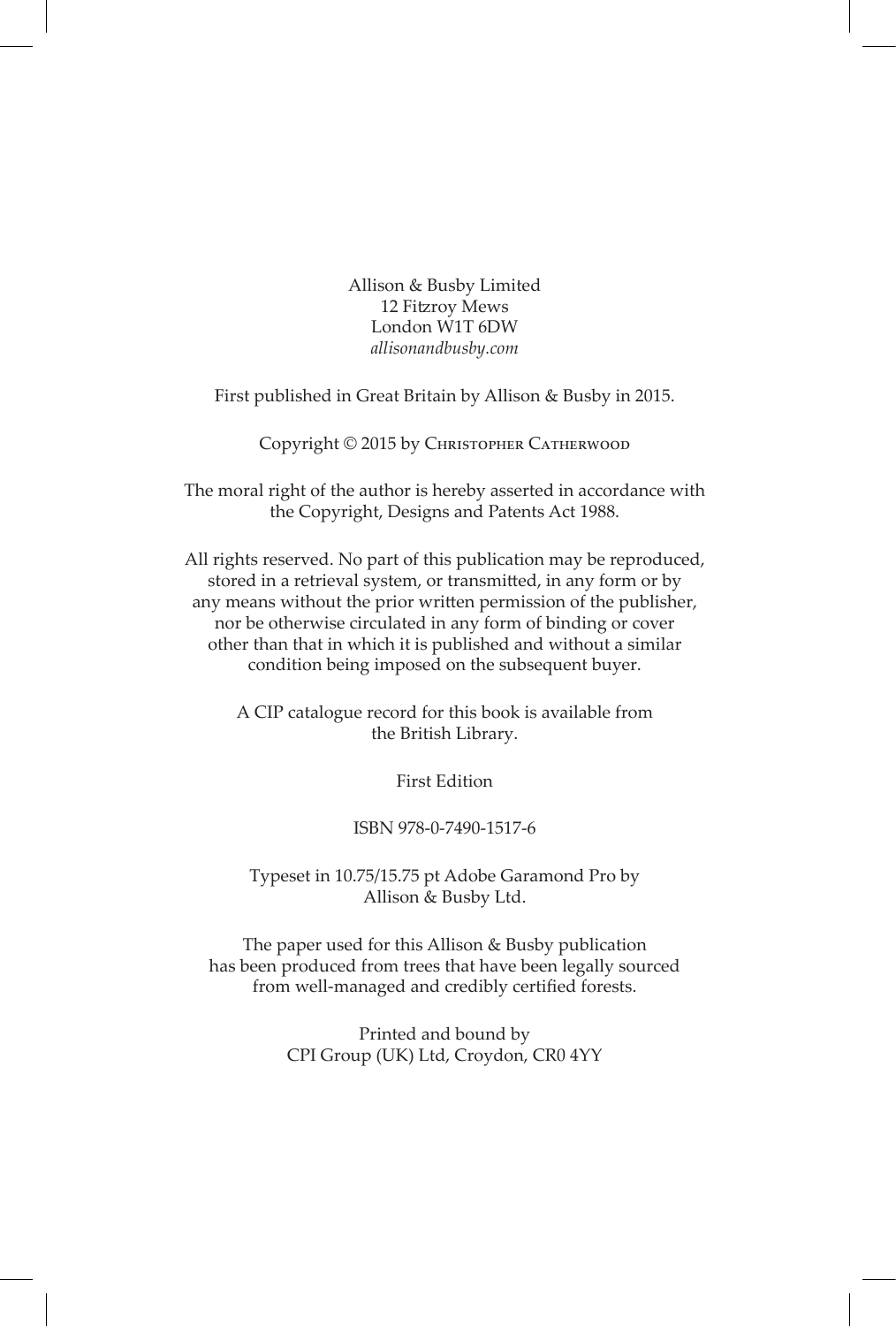## SUFFRAGETTES AND VOTES for Women



(1903–1920 and Beyond)

On December 5th 1908 the fiery Welsh radical David Lloyd George addressed a packed meeting, mainly female, in London's great Royal Albert Hall. The venue was full, since Lloyd George was also the new Chancellor of the Exchequer, the man in charge of the budget, and one of the most important politicians in Britain.

Many of his audience were *suffragists*, women who passionately supported the right of women to vote, but who rejected completely the campaign of the *suffragettes* to use violence and civil protest to bring attention to the cause. One of the suffragists in the audience was an intelligent Welsh schoolteacher, whose husband was Lloyd George's eye doctor. Also present and fearing trouble was their ten-year-old daughter, dreaming one day of becoming a medical student.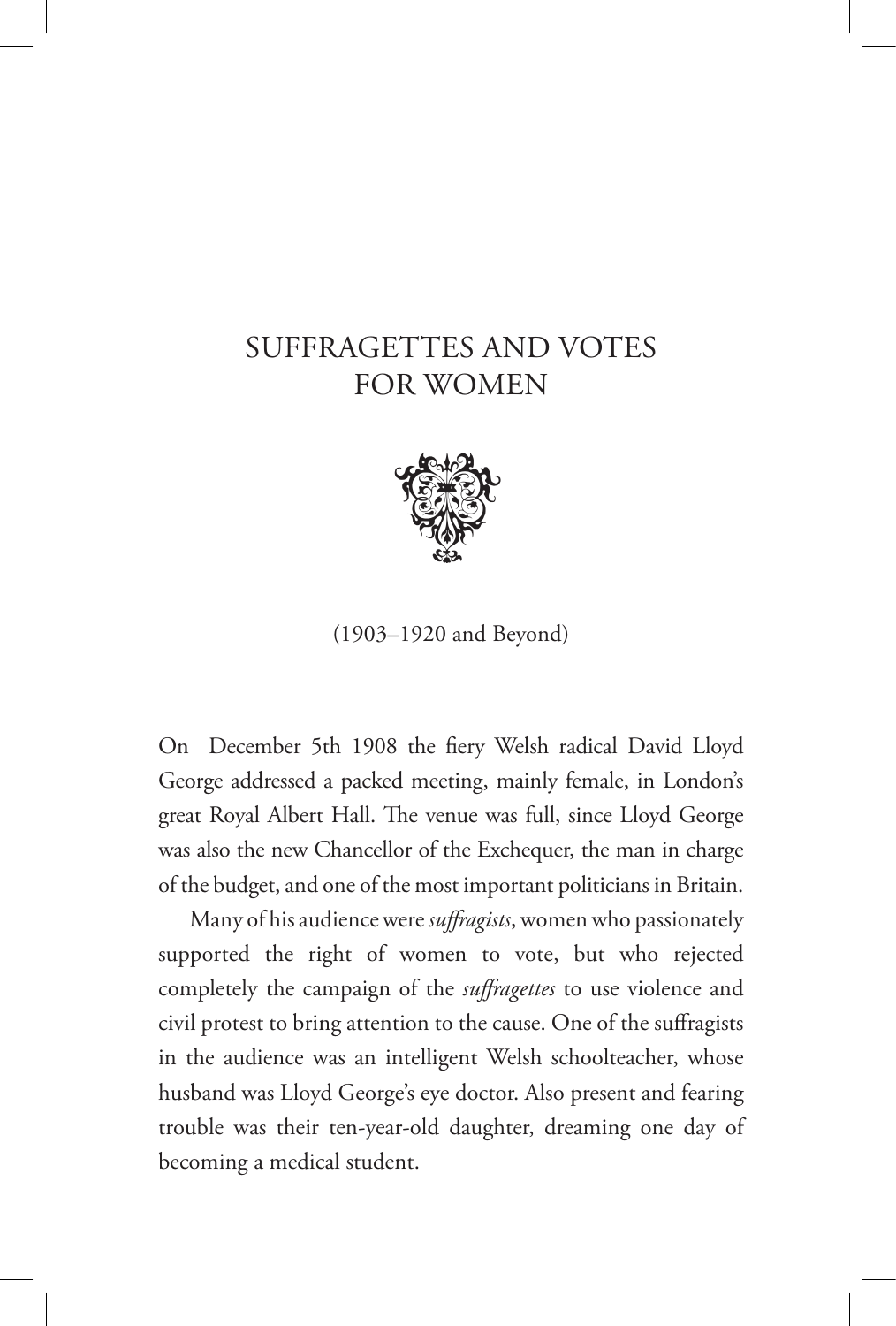The child's worst fears were realised. Along with the suffragists who wanted to use argument and reason to further the goal of votes for women were numerous suffragettes who were looking for trouble. One of the latter, a woman named Helen Ogston, had come prepared. Over 70 suffragettes started to heckle David Lloyd George, and when the stewards tried to expel them, she brandished a whip! Eventually all the hecklers were removed and the Chancellor of the Exchequer – who supported votes for women – was able to finish his speech. But it turned out to be a very memorable and symbolic evening, one that the ten-yearold girl, who fulfilled her dream of being a doctor, could recall vividly for the remaining eighty-three years of her life. She was my grandmother, and as we shall see, it would take her another twenty years before she and my great-grandmother achieved the longed-for right to vote.

Slow but steady progress or the sudden use of violence to force the pace – this is always the dilemma of any protest movement. There is a division between those who favour a gradualist approach and those who want instant action by whatever means necessary, whether legal or not. This is a common thread through many of the protests we shall examine in this book, and the supporters of votes for women – the *suffrage*, to use the political term for voting rights – were no exception.

In our study we are looking at the past century or so, but the women's suffrage movement was the beneficiary of over a hundred previous years and more of the slow emancipation of the female half of the human species. In 1908, for instance, women in New Zealand had already enjoyed equal voting rights with men since 1893. However, in Switzerland it took decades more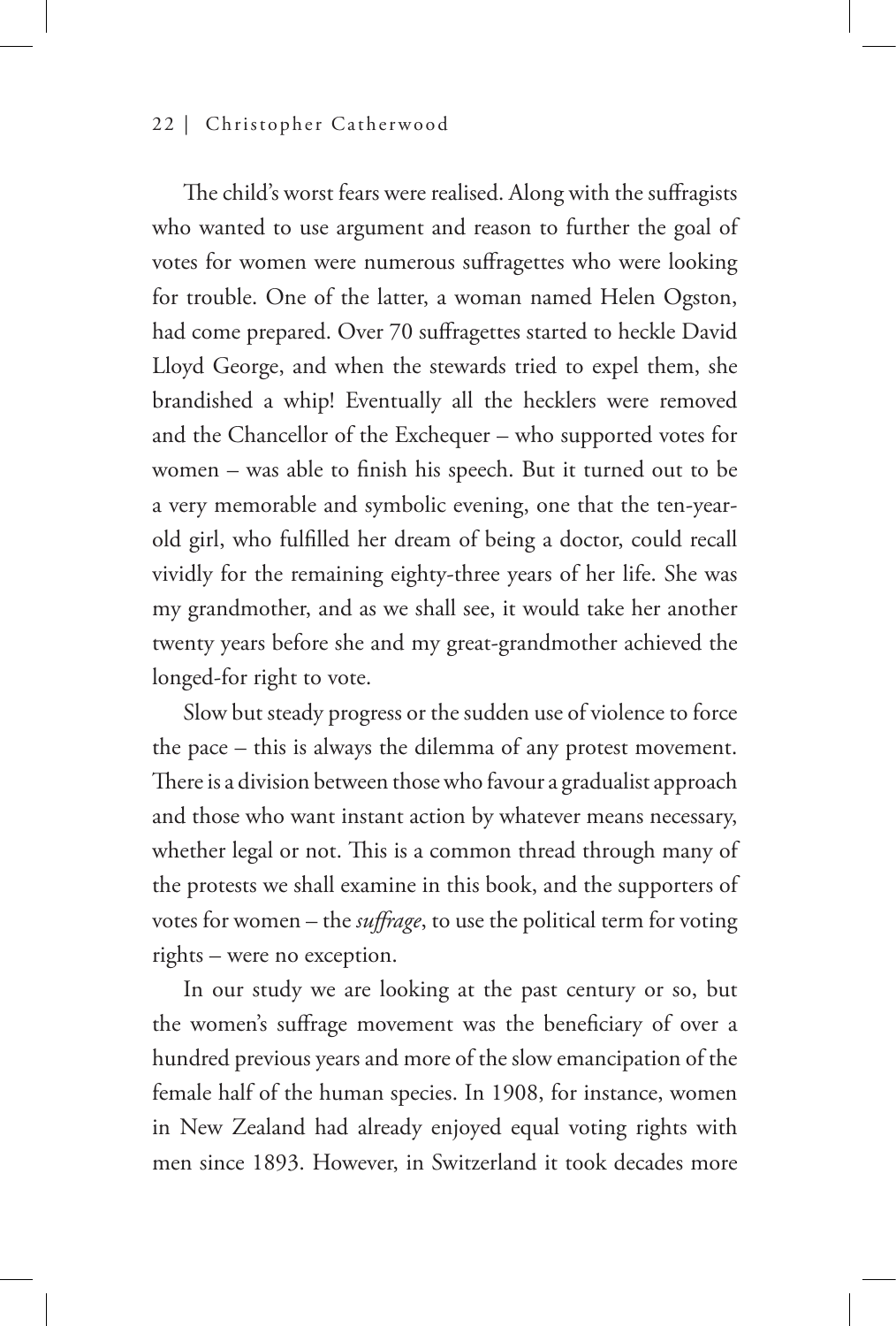for women to be able to vote in federal elections. Not until 1971, in the lifetime of many of us today, did Swiss women get equal suffrage with men. By this time countries such as India, Israel and Sri Lanka had already had women serve as prime minister.

It is not just, therefore, in strongly patriarchal societies, such as in much of the Arab world, that women are still waiting. Indeed one should say that in many Muslim countries women have had the vote for decades, with female prime ministers or presidents in the world's largest Muslim nations such as Indonesia and Pakistan. In many regions the struggle for equal political rights is not history but an ongoing struggle against centuries of oppression and ill-treatment.

In the nineteenth century women in Britain had steadily accumulated a number of equal rights. A woman's property no longer automatically became her husband's upon marriage. Clever girls could go to university, and where my female ancestors attended, University College London, women not only received equal degrees to men (at Cambridge it was not until the 1940s that women became full graduates), but could study alongside them in subjects such as medicine. Women were slowly gaining the intellectual respect hitherto reserved for men. It was against this background, none of it associated with violence, that the suffragists began the campaign to get the vote for women. And one should remember that not all men could vote in, say, 1908 – many poor and socially disadvantaged working-class men did not possess the franchise either.

So when we think of the protest movements for female suffrage we must remember that there were two distinctive strands, each with a strategy of their own. And in addition, many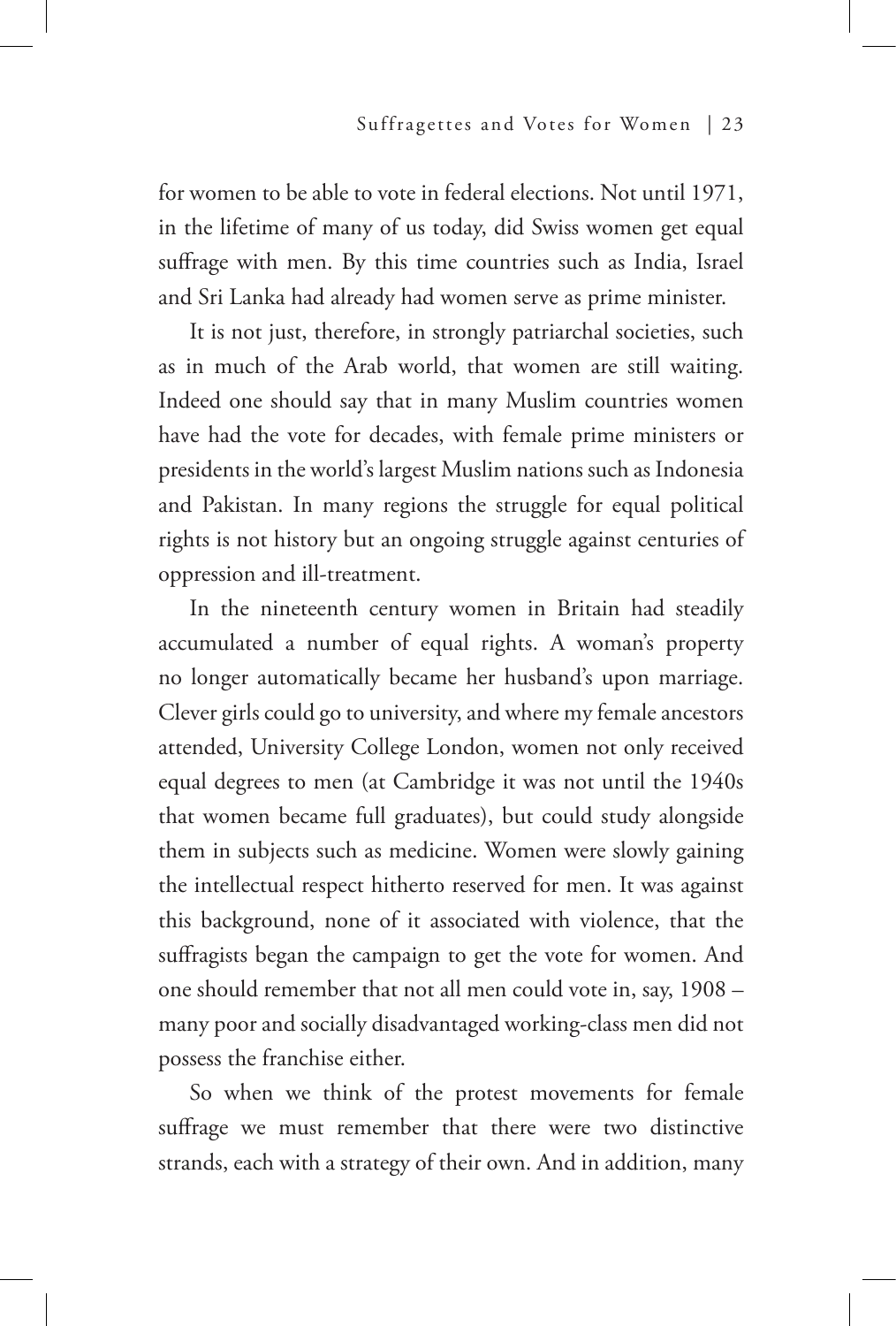men supported the suffragists, such as the future Labour Cabinet minister, Frederick Pethick-Lawrence, and indeed many members of the Liberal Cabinet, in power in Britain since December 1905.

The great Victorian intellectual John Stuart Mill, whose 1859 book *On Liberty* was one of the most significant works on that subject during that century, was a keen supporter of votes for women, advocating it as early as 1865–66. But it was not for another thirty years, until 1897, that the National Union of Women's Suffrage Societies (NUWSS) was formed. The leader of this was Millicent Fawcett, one of the founders of Newnham College in Cambridge (one of the first for women) and the sister of the distinguished medical pioneer Elizabeth Garrett Anderson. The NUWSS contained many women like this – intellectual, educated, middle class and with excellent social connections to the London political elite, not least to the Liberal Party, which won an electoral landslide over the Conservatives in the 1906 General Election.

However, this gradualist approach did not appeal to everyone, and in 1903 a Manchester widow called Emmeline Pankhurst founded her own group, the Women's Social and Political Union (WSPU). Her late husband Richard Pankhurst had long been a supporter of votes for women, and Pankhurst herself had close links with the then infant Labour Party and *its* founder, Keir Hardie. It was to this new group, the WSPU, that the *Daily Mail*  gave the nickname that would stick: the '*suffragettes'*.

These campaigners spurned gradualism, and decided on the direct approach. As early as 1905 suffragettes were using militant tactics, smashing windows, demonstrating in public, setting fire to Royal Mailboxes and the like. In 1905 Christabel Pankhurst,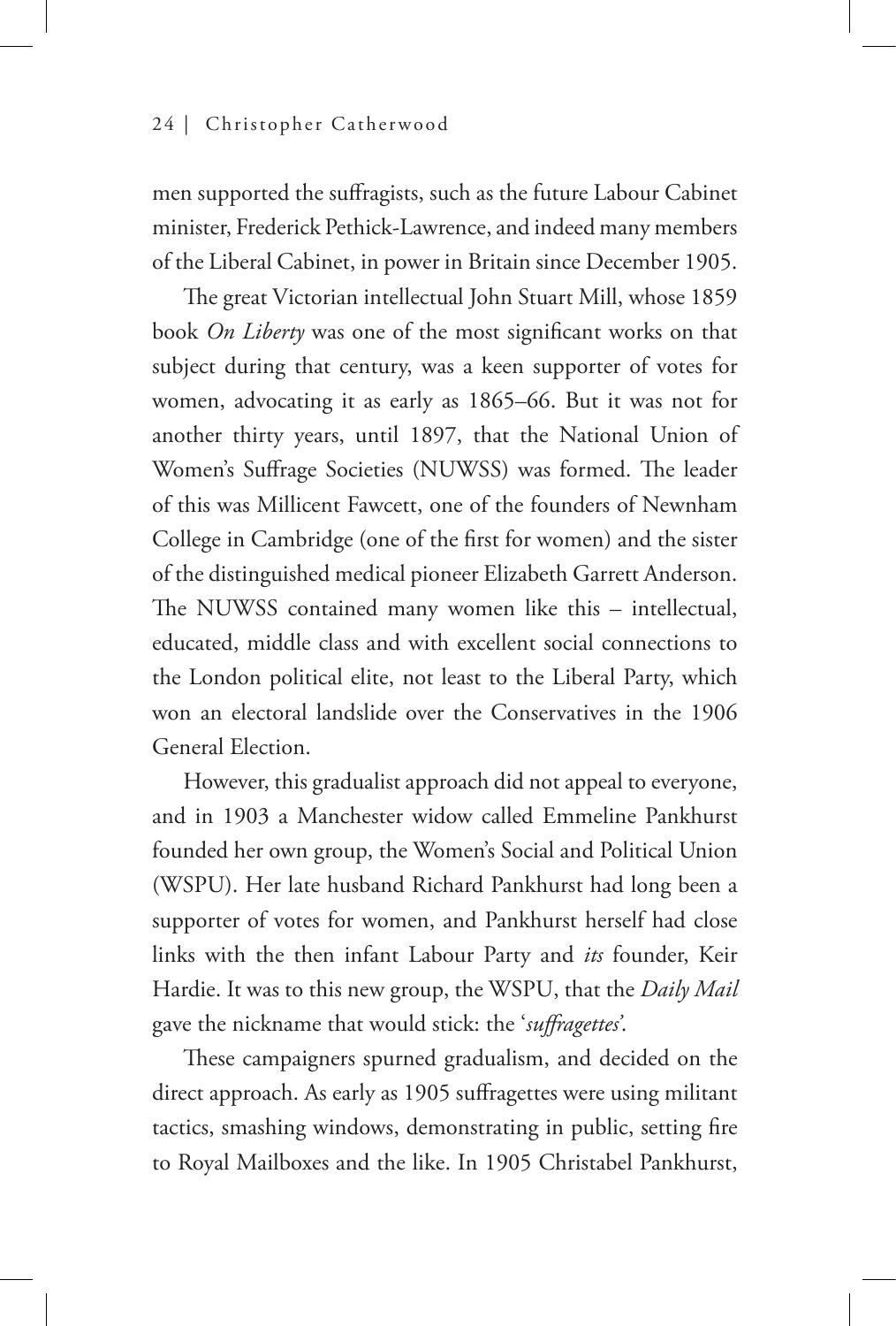Emmeline's daughter, was imprisoned for such offences, and altogether well over a thousand women spent some time in jail for their militancy.

This was to cause no end of a problem to the Liberal government, some of whom supported the overall cause, but with plenty that did not. Psephologically, women in Britain have tended more to vote Conservative than Liberal and then Labour, so Liberals fearing votes for women were doing so on electoral grounds as well as out of misogyny.

Firstly, women wanted political prisoner status, which the government refused to grant them. Second, from 1909 onwards many started going on hunger strikes, a tactic that would increasingly be used in twentieth-century protests, from the peaceful Gandhi in India to the more violent IRA activists in Northern Ireland. Then, as now, those in power were reluctant to create martyrs, so one of the first suffragette hunger strikers, Marion Wallace Dunlop, was duly released after 91 days by a nervous government.

However, both sides realised that if women were automatically released, simply going on hunger strike would be an easy way for those imprisoned always to escape sentence. So in 1913 Reginald McKenna (Winston Churchill's successor as Home Secretary) introduced the Prisoners (Temporary Discharge for Ill Health) Act, popularly called the 'Cat and Mouse Act'. Once a hunger striker became dangerously emaciated and ill, she would be released, but re-imprisoned the moment her health restored itself on the outside. Already in 1909 violent force-feeding with tubes was often brought in, which sometimes caused much injury to those so treated.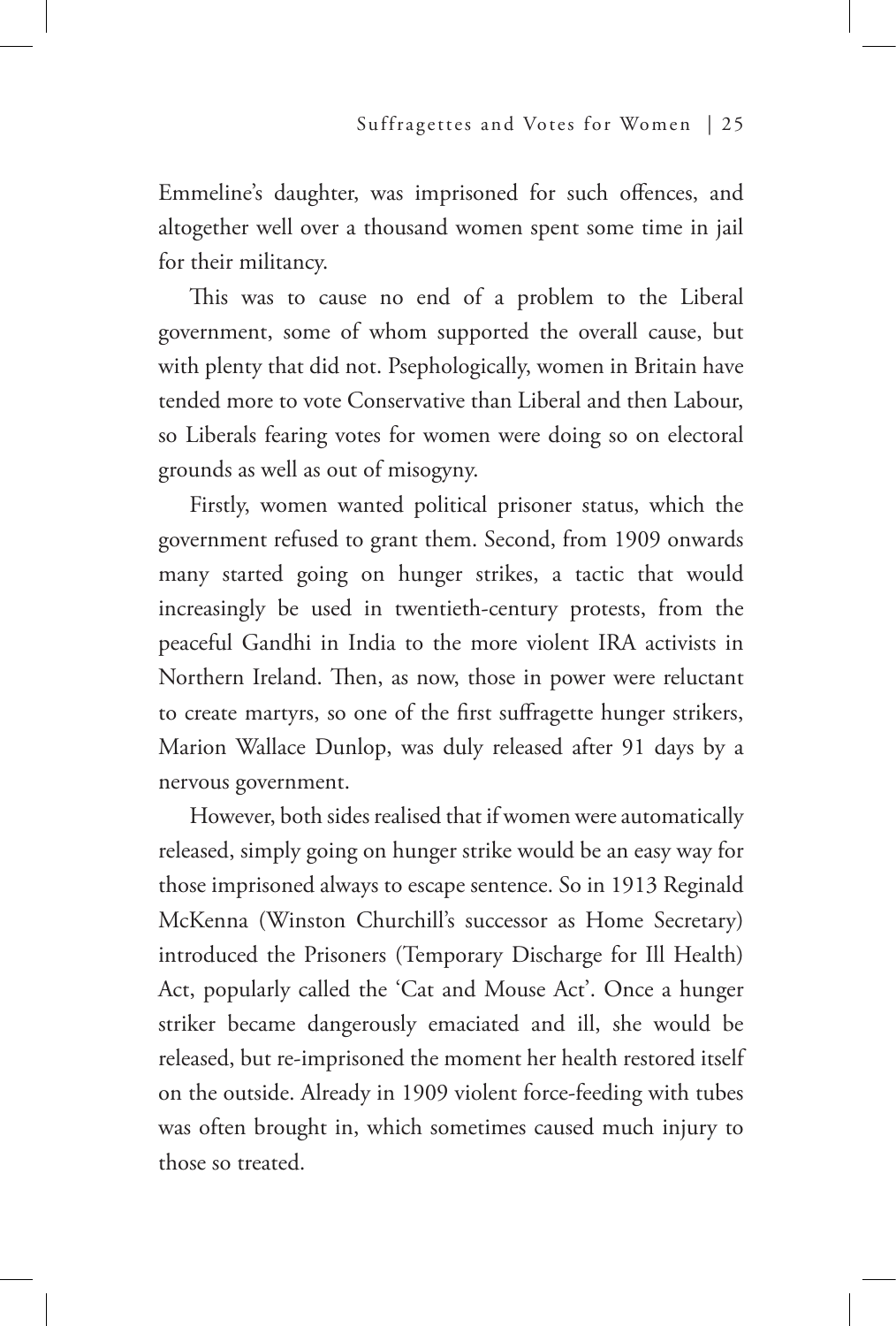Emmeline Pankhurst was a heroine for some women for her leadership of the struggle. For others she was a tyrant, since within WSPU circles her word was law. Some of her own family rebelled, notably Sylvia Pankhurst, one of the daughters. She became active in social work amidst the downtrodden and exploited of the East End of London, whether men or women. She enjoyed the family's ties with the growing Labour Party, which she saw as one of the best means of implementing a much wider social change than simply the issue of female suffrage. Christabel, by contrast, concentrated on the WSPU and the vote, spending some of her time beyond the reach of English law in Paris.

The anniversary of World War I has reminded us that in 1914 Britain was in a dangerously volatile political environment. Civil war was a real possibility in Ireland, with the Conservative Opposition at Westminster hideously close to a treasonous alliance with the Irish anti-independence Protestants. Labour relations were also bad, and the strife caused by suffragette militancy created much civil discord. But for the advent of war the situation could have become even more febrile, with catastrophic results for national stability.

As we know, the war brought its own disasters, with nearly a million slaughtered in the trenches of Flanders and elsewhere during 1914–1918.

Christabel Pankhurst became one of the war's most enthusiastic supporters, and many suffragettes decided to suspend the cause for the sake of patriotism and national unity.

And this brings us on to a natural question, posed by many historians ever since – such as by Trevor Lloyd in his book,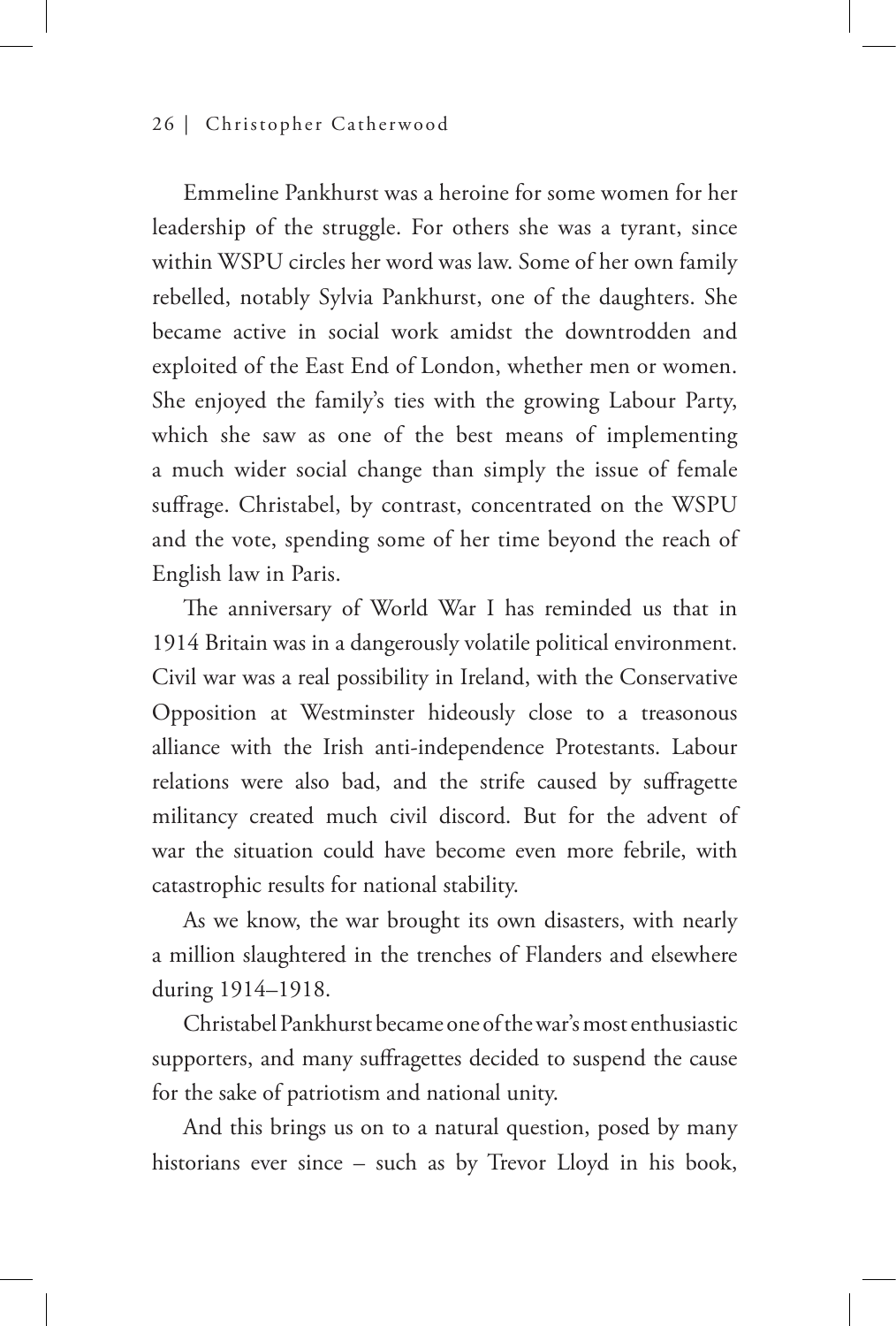*Suffragettes International*. Did all the militancy help? Was violence worthwhile? Or did the aggressive tactics of the WSPU help indirectly? This issue is important, as it will apply elsewhere to many of the protests that are the subject of our book, as the same discussion comes up again and again.

In theory, women over thirty gained the vote in 1918 because of their splendid service to the nation during the war. Countless well-born women – such as, for example, the writer Vera Brittain – gave up their privileged lifestyle at home to serve as nurses at the Front. Countless poorer women became factory workers, especially in munitions, taking the place of men who had been sent to fight overseas.

But since the vote was for women *over* thirty, and with property qualifications, this meant in effect that the majority of women who had engaged in war service on the Home Front remained excluded from the vote. Either they were deemed too young (under thirty) or were of a lower social class (factory workers without property). Not until 1928 did women gain full electoral equality – the so-called 'flapper vote' – with *all*  women over twenty-one being eligible to vote. And significantly, that right was given by the Conservative government of Stanley Baldwin, the prime minister and cousin of Rudyard Kipling.

So did the slow tactics of the NUWSS or the violence of the WSPU carry the day? Or was it simply the case that by 1918 politicians of all stripes finally realised that women deserved the vote? It is hard to say.

In concentrating, as many books and articles do, on the United Kingdom, we forget that similar struggles were taking place elsewhere, such as in the USA.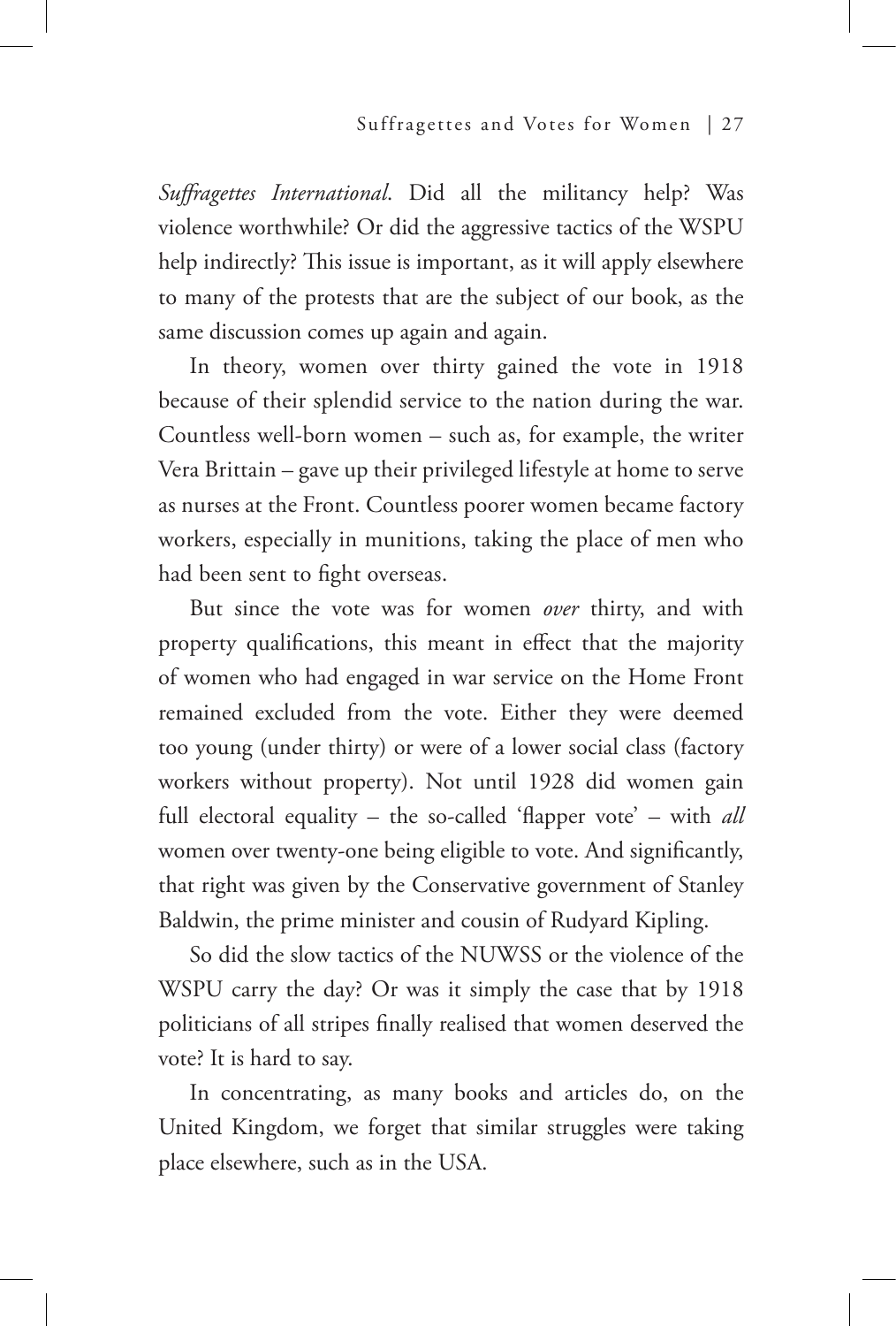The notion of votes for women in the United States was debated back in the 1870s, and in 1869 the frontier state of Wyoming granted them the right to vote. As in Britain, women differed on how best to gain the suffrage, with the NAWSA (the National American Women's Suffrage Association) taking the more moderate stand. In contrast, the National Women's Party (NWP) advocated more militant tactics, with riots and picketing. One interesting observation is that one of the key NWP supporters and funders was Louisine Havemeyer, the widow of the rich sugar baron H. O. Havemeyer, and now herself one of the wealthiest women in the country. She is principally best known for the purchases that she and her husband made of Impressionist art, with a collection now mainly in the Metropolitan Museum in New York. But she was also an active suffragette, addressing the multitudes in Carnegie Hall and burning an effigy of the president, Woodrow Wilson. So while the names of Susan B. Anthony and of Sojourner Truth are those linked most strongly to the cause of women in the USA, it is interesting to reflect how wide their support was, from the very poor to the fabulously wealthy.

The Nineteenth Amendment to the US Constitution was ratified on August 18th 1920, when the support reached the necessary thirty-six states for the Amendment to become law. Significantly its wording, reflecting the federal nature of the USA, did not grant women the vote *directly* but rather proclaimed that no state should have a law that forbade them so to do. Certain states held out their ratification for some while after 1920, but in essence that vote enabled the majority of American women to exercise their franchise freely.